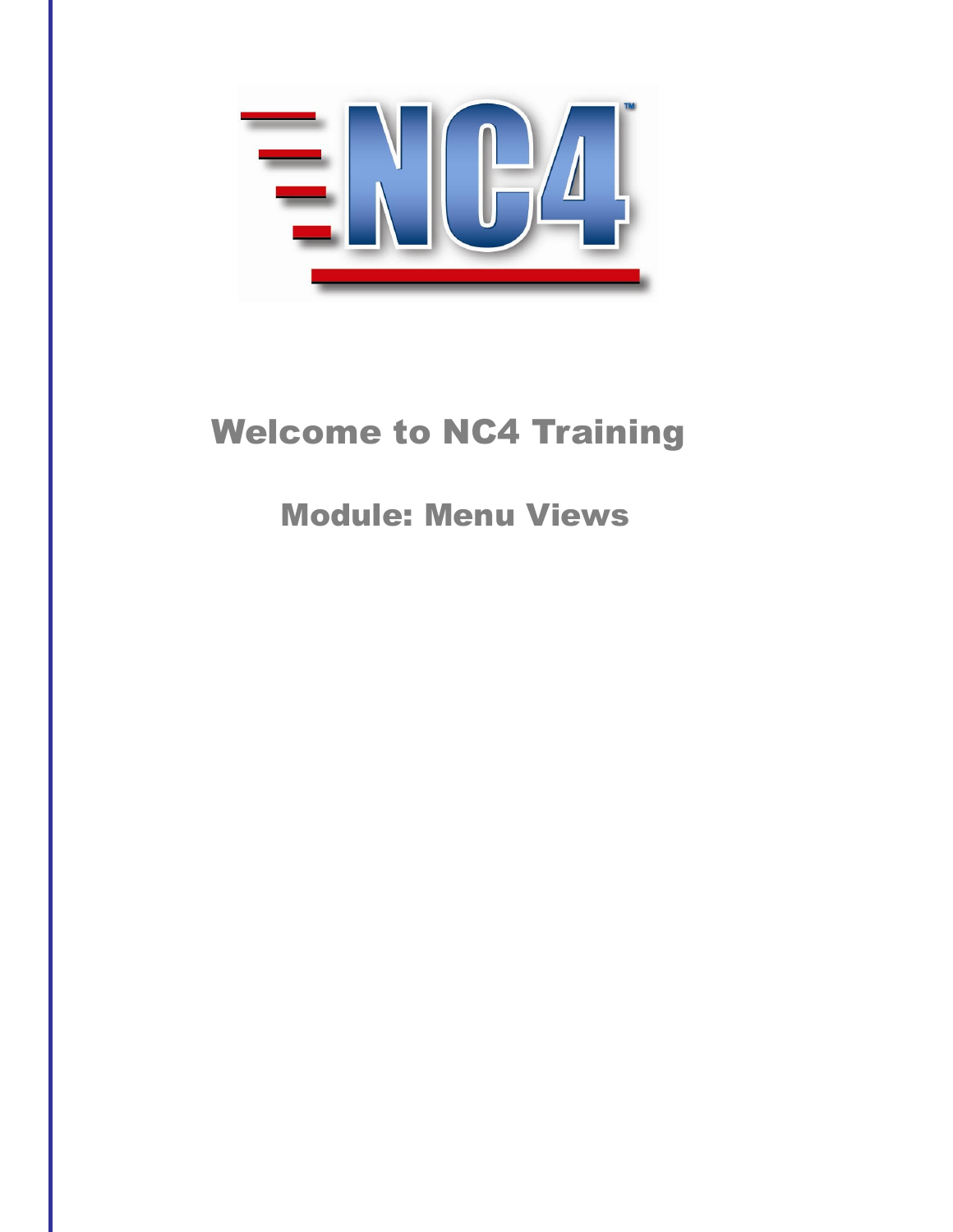## <span id="page-1-0"></span>**Table of Contents**

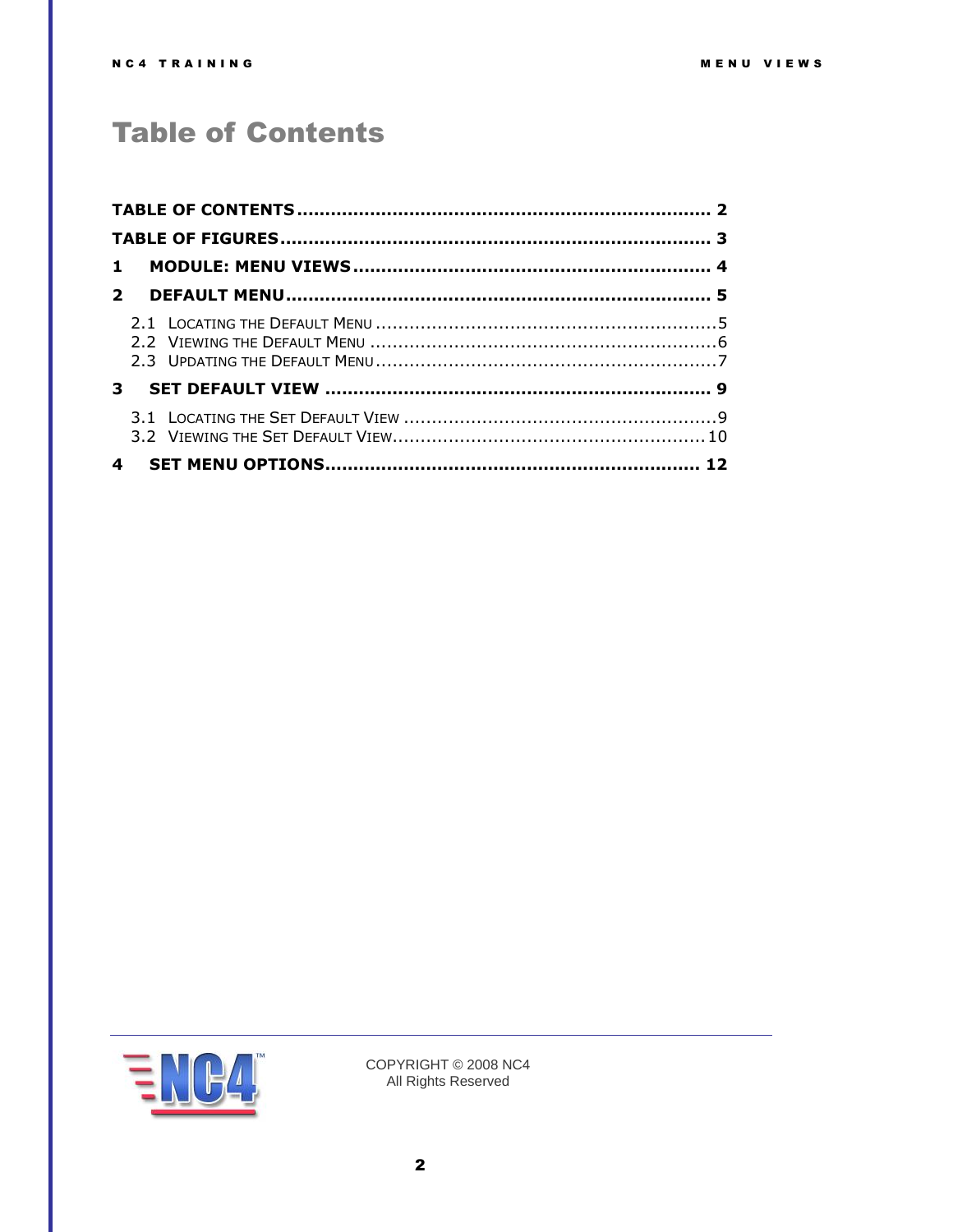## <span id="page-2-0"></span>Table of Figures

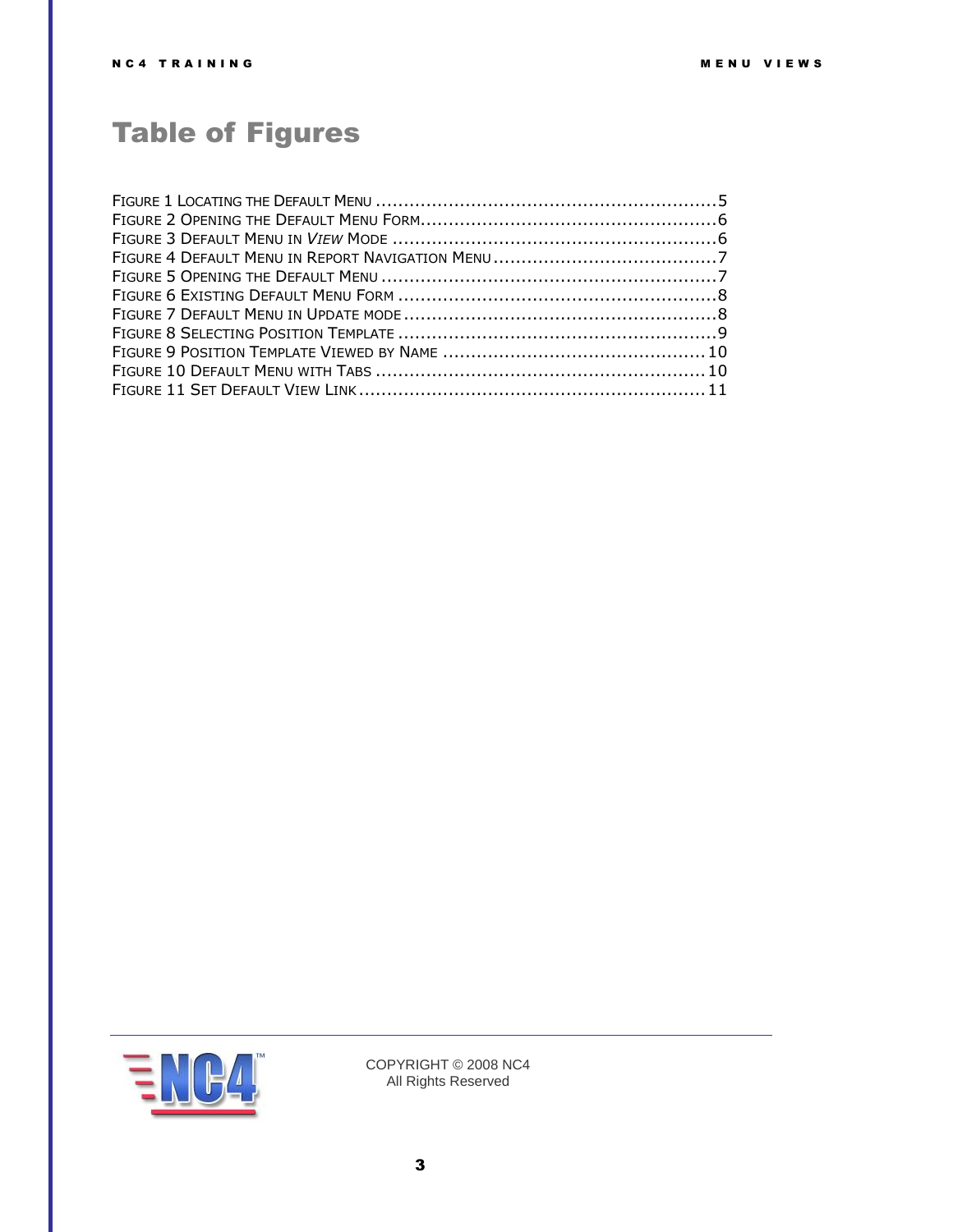### <span id="page-3-0"></span>1 Module: Menu Views

The NC4 application is deployed with a central database called the **Data Dictionary** and within that report structure, the **Default Menu**  consists of the full system menu of all your reports and views available with your package option. These default menus are used to generate and display reports and content for the drop-down menus. In addition, within Position Template, under the View options tab, the **Default View** and **Menu Options** provide additional levels of granularity for the report inventory.

This is the menu inventory that will be used throughout the application form which all Position Based Menus will be built.

The three configurable options we will be addressing in this module are:

- 1. Default Menu
- 2. Set Default View
- 3. Set Menu Options

Note: All person names and corresponding titles used in this document are fictitious. The names and titles are being used for the sole purpose of illustrating the systems' features and functionalities in an instructional environment.

#### **Learning Objectives**

After completing this module, you will be able to:

 Obtain and overview of the Default Menu Template, Default View and Menu Options.

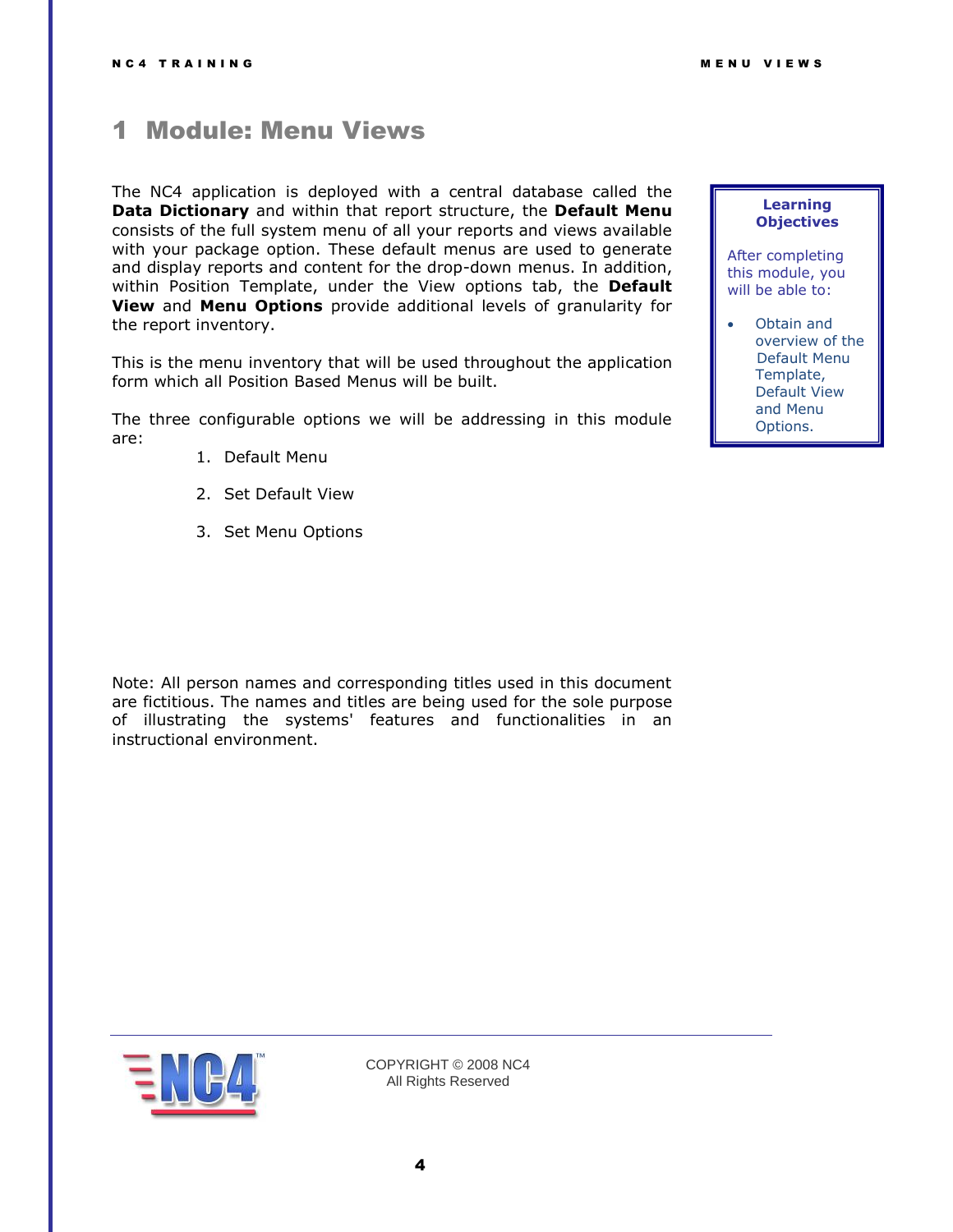### <span id="page-4-0"></span>2 Default Menu

The **Default Menu** consists of the full system menu of all your reports and views available with your package option. These default menus are used to generate and display reports and content for the drop-down menus. You can customize this menu to support your organizational structure.

#### <span id="page-4-1"></span>2.1 Locating the Default Menu

The **Default Menu** that was deployed with your application can be accessed when you select **Default Menu** in the **Report** navigation drop down menu, as shown in [Figure 1.](#page-4-2)

| Map            | Profile      | Checklist                    | <b>Help</b>         | ARE                      | <b>EIM</b> | Dashboard              | Logout                |                     | <b>About ETeam</b> |    |                     |
|----------------|--------------|------------------------------|---------------------|--------------------------|------------|------------------------|-----------------------|---------------------|--------------------|----|---------------------|
| Report:        |              | Default E Team Menu          |                     | $\overline{\phantom{a}}$ | View by:   |                        | Default Menu Template |                     | ۰                  |    |                     |
| $\blacksquare$ |              |                              |                     |                          |            |                        |                       |                     |                    |    |                     |
|                |              | <b>Default Menu Template</b> |                     |                          |            |                        |                       |                     |                    |    | ø                   |
|                | <b>Print</b> |                              |                     |                          |            | Auto<br><b>Refresh</b> |                       | $\circ$ Off $\circ$ |                    | On | This sc<br>100:00:0 |
|                | <b>Name</b>  |                              | <b>Last Updated</b> |                          |            |                        |                       |                     |                    |    |                     |
|                |              | <b>DEFAULT ETEAM MENU</b>    |                     | 07/20/2009 at 16:31 EST  |            |                        |                       |                     |                    |    |                     |

<span id="page-4-2"></span>**Figure 1 Locating the Default Menu**

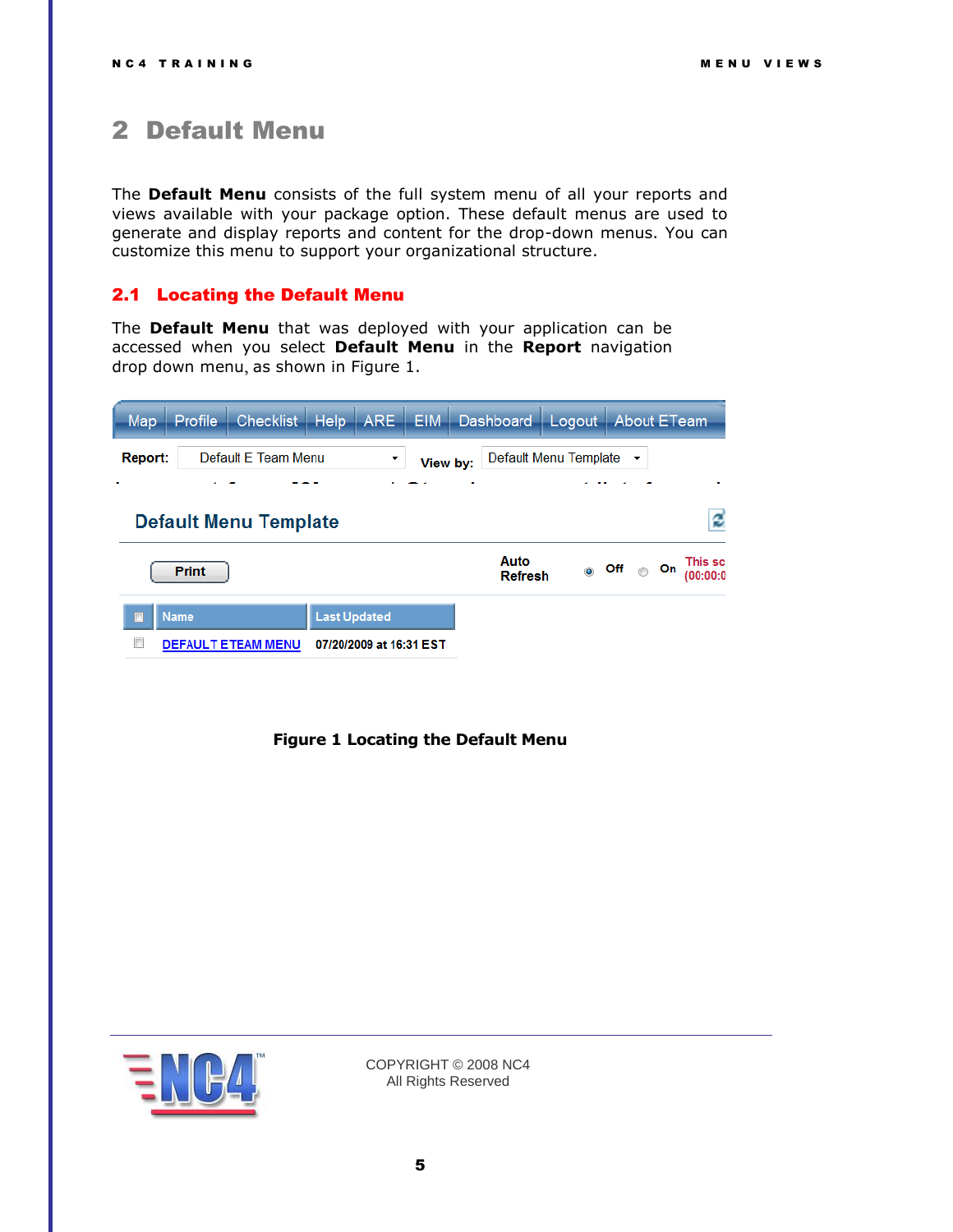#### <span id="page-5-0"></span>2.2 Viewing the Default Menu

To *view* an existing **Default Menu**, click the **Menu's** Name link as shown in [Figure 2](#page-5-1) to open the **Default Menu** displayed in Figure 3.

| <b>Map</b>  | Profile      | <b>Checklist</b>             | Help | <b>ARE</b>              | <b>EIM</b> |   | Dashboard              | Logout                |            |   | <b>About ETeam</b>  |
|-------------|--------------|------------------------------|------|-------------------------|------------|---|------------------------|-----------------------|------------|---|---------------------|
| Report:     |              | Default E Team Menu          |      | ۰                       | View by:   |   |                        | Default Menu Template |            | ۰ |                     |
|             |              |                              |      |                         |            | ٠ |                        |                       |            |   |                     |
|             |              | <b>Default Menu Template</b> |      |                         |            |   |                        |                       |            |   | ø                   |
|             | <b>Print</b> |                              |      |                         |            |   | Auto<br><b>Refresh</b> |                       | ◎ Off ◎ On |   | This sc<br>(00:00:0 |
| <b>Name</b> |              |                              |      | <b>Last Updated</b>     |            |   |                        |                       |            |   |                     |
|             |              | <b>DEFAULT ETEAM MENU</b>    |      | 07/20/2009 at 16:31 EST |            |   |                        |                       |            |   |                     |

#### **Figure 2 Opening the Default Menu Form**

<span id="page-5-1"></span>

| p€ Co<br>$\bullet$ | $-0 x$<br>County System: Default E Team Menu - Internet Explorer provided by Dell                                                                                                                                                                            |
|--------------------|--------------------------------------------------------------------------------------------------------------------------------------------------------------------------------------------------------------------------------------------------------------|
| 88                 | (F) http://preview.nc4.us/eteam/report/position_template.do?target=read&id=ETR6PV2112008135609-eteam-124812549181247082113&reportType=default_menu_template<br>図<br>Help<br>$\Omega$<br>Default E Team Menu<br><b>Close</b><br><b>Print</b><br><b>Update</b> |
|                    | "Red Label: indicates a required field.                                                                                                                                                                                                                      |
| R                  | <b>Basic Info</b><br><b>View Options</b>                                                                                                                                                                                                                     |
|                    | <b>ENTER TEMPLATE INFORMATION</b>                                                                                                                                                                                                                            |
|                    | *Template Name                                                                                                                                                                                                                                               |
|                    | <b>DEFAULT ETEAM MENU</b>                                                                                                                                                                                                                                    |
|                    | <b>Description</b><br>This is the DEFAULT ETEAM MENU                                                                                                                                                                                                         |
|                    | <b>ASSIGNMENTS</b>                                                                                                                                                                                                                                           |
|                    | <b>Organization/Position:</b>                                                                                                                                                                                                                                |
|                    | Document Created by: null on 05/14/2007 at 13:56 EST LastModified by: rcomerford on 07/20/2009 at 16:31 EST<br>Copyright © 2009 by NC4 Public Sector LLC, All Rights Reserved.                                                                               |
|                    |                                                                                                                                                                                                                                                              |
| http:              | $\frac{1}{2}$ v $\frac{160\%}{2}$ v<br>Internet   Protected Mode: On                                                                                                                                                                                         |

<span id="page-5-2"></span>**Figure 3 Default Menu in** *View* **Mode**

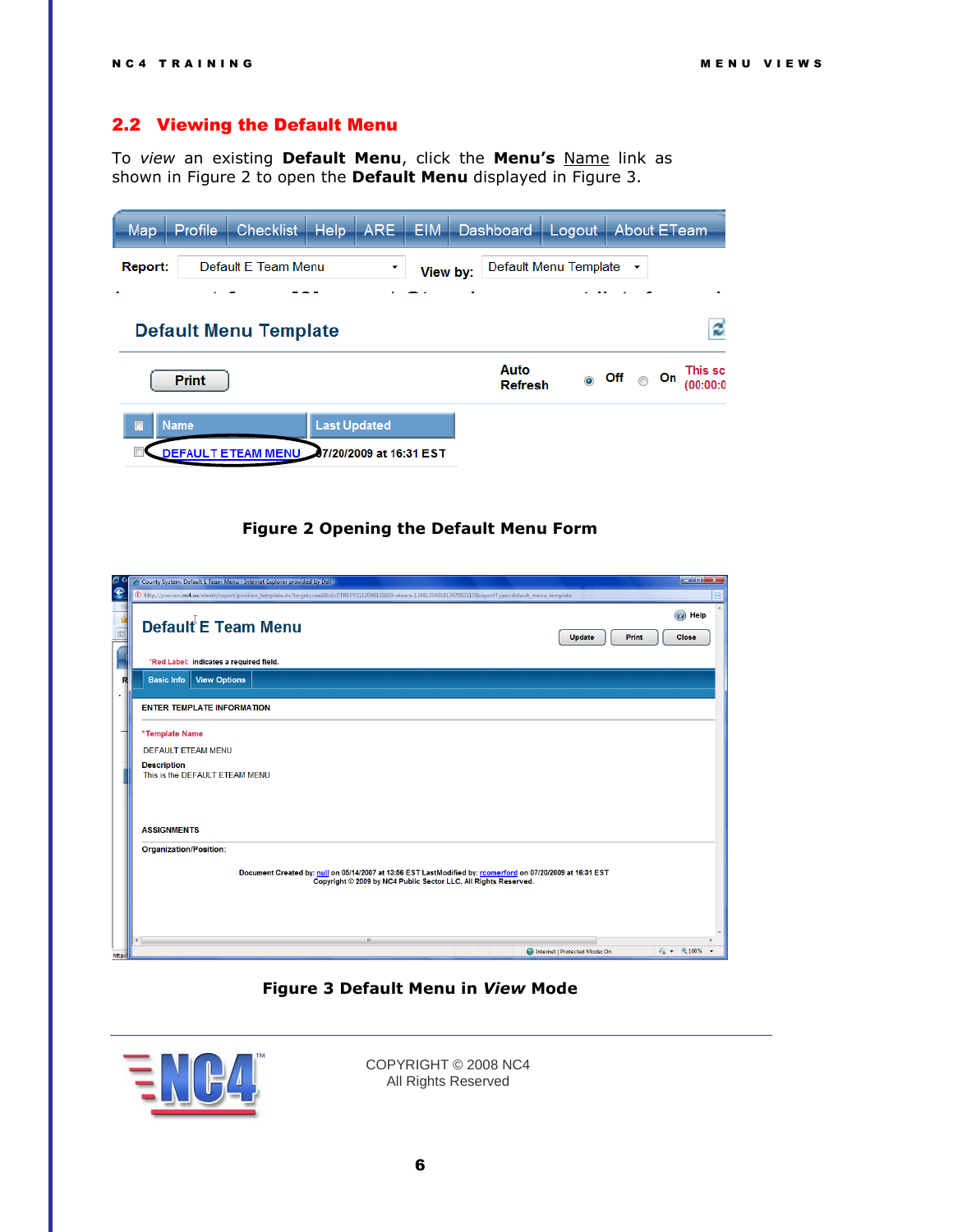In [Figure 3,](#page-5-2) the **Default Menu** is opened in *View* mode and contains the **Basic Info and View Options** tabs.

You will see buttons in the upper right of the Default Menu form depending on your access level and discretion of the System Administrator. Use the **Update** button to edit or add information to the report, the **Print** button to print a copy, and the **Close** button to close the report window and return to the summary screen. You will observe there is no Delete button in the upper right.

#### <span id="page-6-0"></span>2.3 Updating the Default Menu

To Update the Default Menu, perform the following steps:

1 Select **Default menu** from the **Report** navigation drop down menu as shown in [Figure 4.](#page-6-1)

| Map     | Profile      | <b>Checklist</b>             | <b>Help</b>         | ARE,                    | <b>EIM</b> | Dashboard              | Logout                |            |   | <b>About ETeam</b>  |
|---------|--------------|------------------------------|---------------------|-------------------------|------------|------------------------|-----------------------|------------|---|---------------------|
| Report: |              | Default E Team Menu          |                     |                         | View by:   |                        | Default Menu Template |            | ۰ |                     |
|         |              |                              |                     |                         |            |                        |                       |            |   | ٠                   |
|         |              | <b>Default Menu Template</b> |                     |                         |            |                        |                       |            |   | ø                   |
|         | <b>Print</b> |                              |                     |                         |            | Auto<br><b>Refresh</b> |                       | ◎ Off ◎ On |   | This sc<br>(00:00:0 |
|         | <b>Name</b>  |                              | <b>Last Updated</b> |                         |            |                        |                       |            |   |                     |
|         |              | <b>DEFAULT ETEAM MENU</b>    |                     | 07/20/2009 at 16:31 EST |            |                        |                       |            |   |                     |

#### **Figure 4 Default Menu in Report Navigation Menu**

<span id="page-6-1"></span>2 Click the **Menu's** Name link as shown in [Figure 5.](#page-6-2) You will observe only the **Print** button is available.



**Figure 5 Opening the Default Menu**

<span id="page-6-2"></span>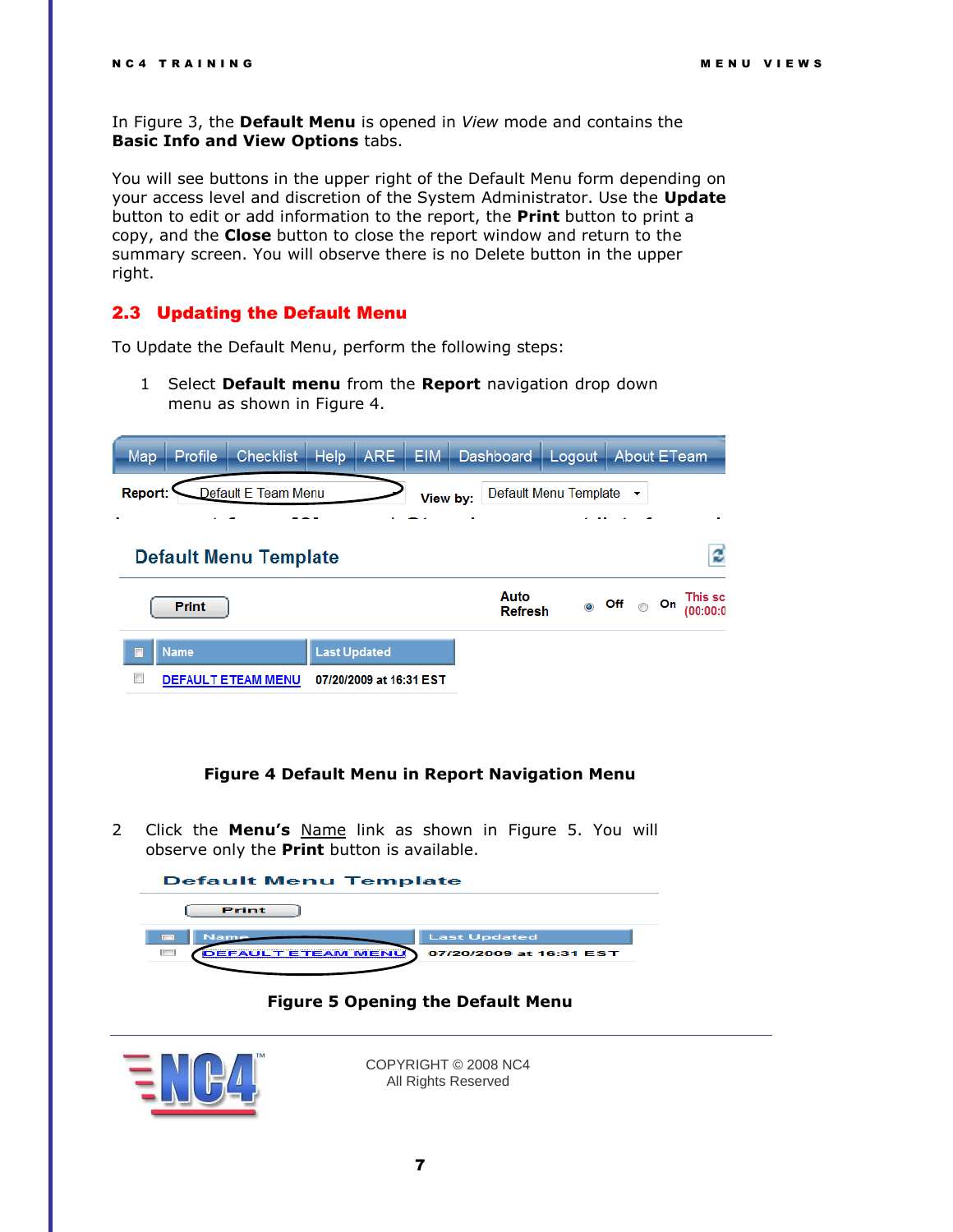3 You will be presented with the Default Menu form at the Basic Info tab. **DO NOT EDIT ANY INFORMATION IN THE BASIC INFO TAB.** Click the Update button as shown in [Figure 6](#page-7-0) to access the View Options tab.

| Æ c       | County System: Default E Team Menu - Internet Explorer provided by Dell                                                                                                        | $    x$                             |
|-----------|--------------------------------------------------------------------------------------------------------------------------------------------------------------------------------|-------------------------------------|
| $\bullet$ | (C) http://preview.nc4.us/eteam/report/position_template.do?target=read&id=ETR6PV2112008135609-eteam-124812549181247082113&reportType=default_menu_template                    | $\boxtimes$                         |
| 88        | <b>Default E Team Menu</b><br><b>Update</b><br><b>Print</b>                                                                                                                    | $\circledR$<br>Help<br><b>Close</b> |
|           | *Red Label: indicates a required field.                                                                                                                                        |                                     |
| R<br>٠    | <b>Basic Info</b><br><b>View Options</b>                                                                                                                                       |                                     |
|           | <b>ENTER TEMPLATE INFORMATION</b>                                                                                                                                              |                                     |
|           | *Template Name                                                                                                                                                                 |                                     |
|           | <b>DEFAULT ETEAM MENU</b>                                                                                                                                                      |                                     |
|           | <b>Description</b><br>This is the DEFAULT ETEAM MENU                                                                                                                           |                                     |
|           |                                                                                                                                                                                |                                     |
|           | <b>ASSIGNMENTS</b>                                                                                                                                                             |                                     |
|           | <b>Organization/Position:</b>                                                                                                                                                  |                                     |
|           | Document Created by: null on 05/14/2007 at 13:56 EST LastModified by: rcomerford on 07/20/2009 at 16:31 EST<br>Copyright © 2009 by NC4 Public Sector LLC, All Rights Reserved. |                                     |
|           |                                                                                                                                                                                |                                     |
|           | $\epsilon$<br>m.                                                                                                                                                               |                                     |
| http:/    | Internet   Protected Mode: On                                                                                                                                                  | ● ● 电160% ▼                         |

#### **Figure 6 Existing Default Menu Form**

<span id="page-7-0"></span>4 You can update the reports by changing the views to display as shown in [Figure 7.](#page-7-1)

| <b>Default E Team Menu</b>                                                            |                                                                                                                                                       |                        | <b>Submit</b><br>Cancel                     |
|---------------------------------------------------------------------------------------|-------------------------------------------------------------------------------------------------------------------------------------------------------|------------------------|---------------------------------------------|
| "Red Label: indicates a required field.                                               |                                                                                                                                                       |                        |                                             |
| <b>View Options</b><br><b>Basic Info</b>                                              |                                                                                                                                                       |                        |                                             |
| Check to Allow User to Toggle Between Full/Position Menus<br><b>VIEW MENU OPTIONS</b> |                                                                                                                                                       |                        |                                             |
| Select view(s) to appear on the View/Update menu.                                     | Click on link below to view all options available. When finished defining the menu, click SET DEFAULT VIEW and make a selection to display at log in. |                        |                                             |
| <b>All/My Reports</b>                                                                 | <b>Event/Incident/Activity</b>                                                                                                                        | <b>Disaster Relief</b> | Infrastructure                              |
| <b>Damage Assessment</b>                                                              | <b>Resources</b>                                                                                                                                      | <b>Situation</b>       | <b>Tasks</b>                                |
| Logs                                                                                  | <b>Models</b>                                                                                                                                         | <b>Personnel</b>       | <b>References</b>                           |
| <b>Data Dictionary</b>                                                                | <b>Administration</b>                                                                                                                                 |                        |                                             |
| <b>Set Default View</b><br><b>Set Menu Options</b>                                    |                                                                                                                                                       |                        |                                             |
| Double click a view to ADD to the menu                                                |                                                                                                                                                       |                        | Double click a view to REMOVE from the menu |
|                                                                                       |                                                                                                                                                       |                        |                                             |

**Figure 7 Default Menu in Update mode**

<span id="page-7-1"></span>5 Click the  $\Box$  button in the upper right of the form to save the **Default View** information.

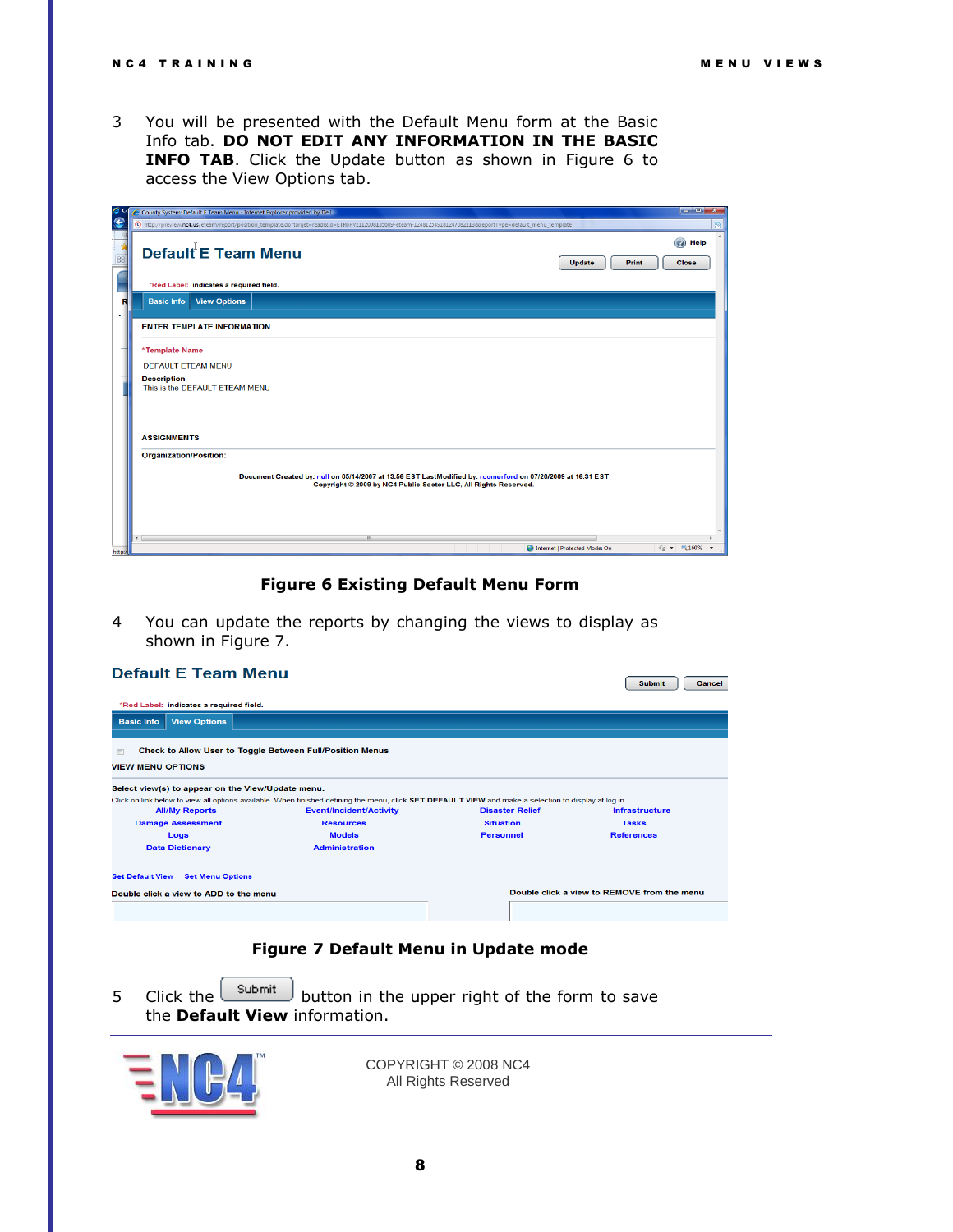### <span id="page-8-0"></span>3 Set Default View

The NC4 application has the ability to create any number of customized menus within your system. This feature enables the system administrator/jurisdiction to define, modify and control which forms/reports are in the Report drop down menus.

In this section we will present an overview of the **Set Default View**.

#### <span id="page-8-1"></span>3.1 Locating the Set Default View

The Set **Default View link** that was deployed with your application can be accessed when you select **Position Template** from the **Report**  drop down menu, as shown in [Figure 8.](#page-8-2)

| Report: | Organization Chart              |  |
|---------|---------------------------------|--|
|         | References                      |  |
|         | Internet Link                   |  |
|         | Site                            |  |
|         | Reference Document              |  |
|         | Directory                       |  |
|         | Task Template                   |  |
|         | Notification Group              |  |
|         | Staffing Plan                   |  |
|         | Organization Chart              |  |
|         | Special Needs                   |  |
|         | Document Library                |  |
|         | Data Dictionary                 |  |
|         | Keyword                         |  |
|         | Code                            |  |
|         | <b>Position Template</b>        |  |
|         | Rapid Infrastructure Evaluation |  |
|         | Default E Team Menu             |  |

<span id="page-8-2"></span>**Figure 8 Selecting Position Template**

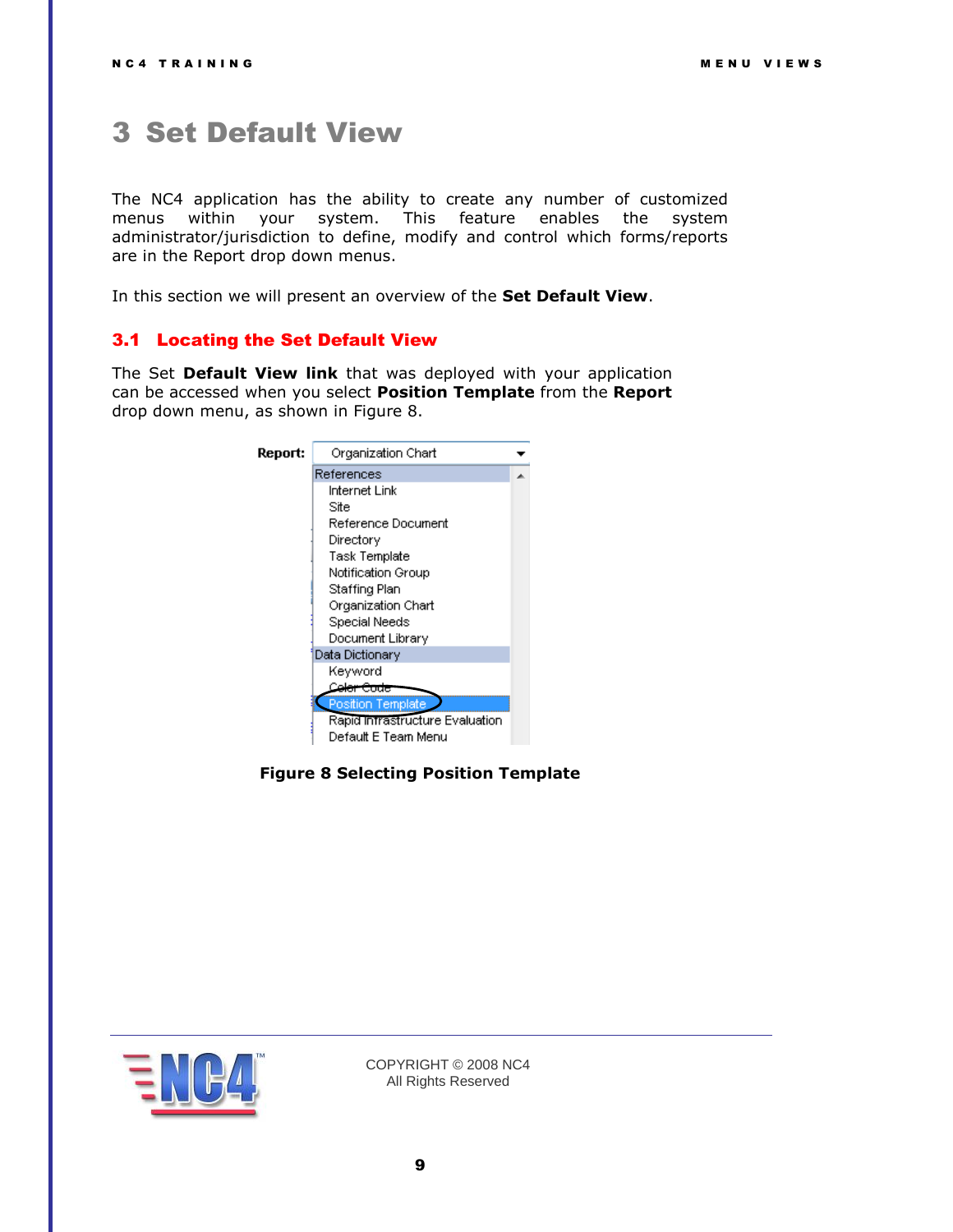You will be presented with **Position Template by Name** in the summary screen, as shown in [Figure 9.](#page-9-1)

| Report: | Position Template |                                  | View by: | Name                           |     |
|---------|-------------------|----------------------------------|----------|--------------------------------|-----|
|         |                   | <b>Position Template by Name</b> |          | Name<br>Assignments<br>History |     |
|         | Create            | <b>Delete</b><br><b>Print</b>    |          | Auto<br>Refresh                | Off |
| Name    |                   | <b>Last Updated</b>              |          |                                |     |
| City    |                   | 06/25/2008 at 04:53 EST          |          |                                |     |
| ESF     |                   | 06/25/2008 at 04:56 EST          |          |                                |     |
| LE      |                   | 07/22/2009 at 08:52 EST          |          |                                |     |
|         | Lookheed          | 10/01/2009 at 16:04 EST          |          |                                |     |

**Figure 9 Position Template Viewed by Name**

#### <span id="page-9-1"></span><span id="page-9-0"></span>3.2 Viewing the Set Default View

To *View* the **Set Default View** link in the Position Template by Name, click the Name link in the center view frame, as shown in [Figure 9.](#page-9-1) You will be presented with the **Default Menu,** as shown in [Figure 10.](#page-9-2)

|           | $-10 - x$<br>County System: Default E Team Menu - Internet Explorer provided by Dell                                                                                           |
|-----------|--------------------------------------------------------------------------------------------------------------------------------------------------------------------------------|
| $\bullet$ | (C) http://preview.nc4.us/eteam/report/position_template.do?target=read&id=ETR6PV2112008135609-eteam-124812549181247082113&reportType=default_menu_template<br>魯               |
|           | $\circledR$<br>Help                                                                                                                                                            |
| 85        | <b>Default E Team Menu</b><br>Update<br><b>Print</b><br><b>Close</b>                                                                                                           |
|           |                                                                                                                                                                                |
|           | *Red Label: indicates a required field.                                                                                                                                        |
| R         | Basic Info<br><b>View Options</b>                                                                                                                                              |
|           |                                                                                                                                                                                |
|           | <b>ENTER TEMPLATE INFORMATION</b>                                                                                                                                              |
|           | *Template Name                                                                                                                                                                 |
|           | <b>DEFAULT ETEAM MENU</b>                                                                                                                                                      |
|           | <b>Description</b>                                                                                                                                                             |
|           | This is the DEFAULT FTFAM MENU                                                                                                                                                 |
|           |                                                                                                                                                                                |
|           |                                                                                                                                                                                |
|           | <b>ASSIGNMENTS</b>                                                                                                                                                             |
|           | <b>Organization/Position:</b>                                                                                                                                                  |
|           |                                                                                                                                                                                |
|           | Document Created by: null on 05/14/2007 at 13:56 EST LastModified by: rcomerford on 07/20/2009 at 16:31 EST<br>Copyright © 2009 by NC4 Public Sector LLC, All Rights Reserved. |
|           |                                                                                                                                                                                |
|           |                                                                                                                                                                                |
|           |                                                                                                                                                                                |
|           | m.<br>÷                                                                                                                                                                        |
| http:     | $\frac{1}{2}$ v $\frac{160\%}{160\%}$ v<br>Internet   Protected Mode: On                                                                                                       |

#### **Figure 10 Default Menu with Tabs**

<span id="page-9-2"></span>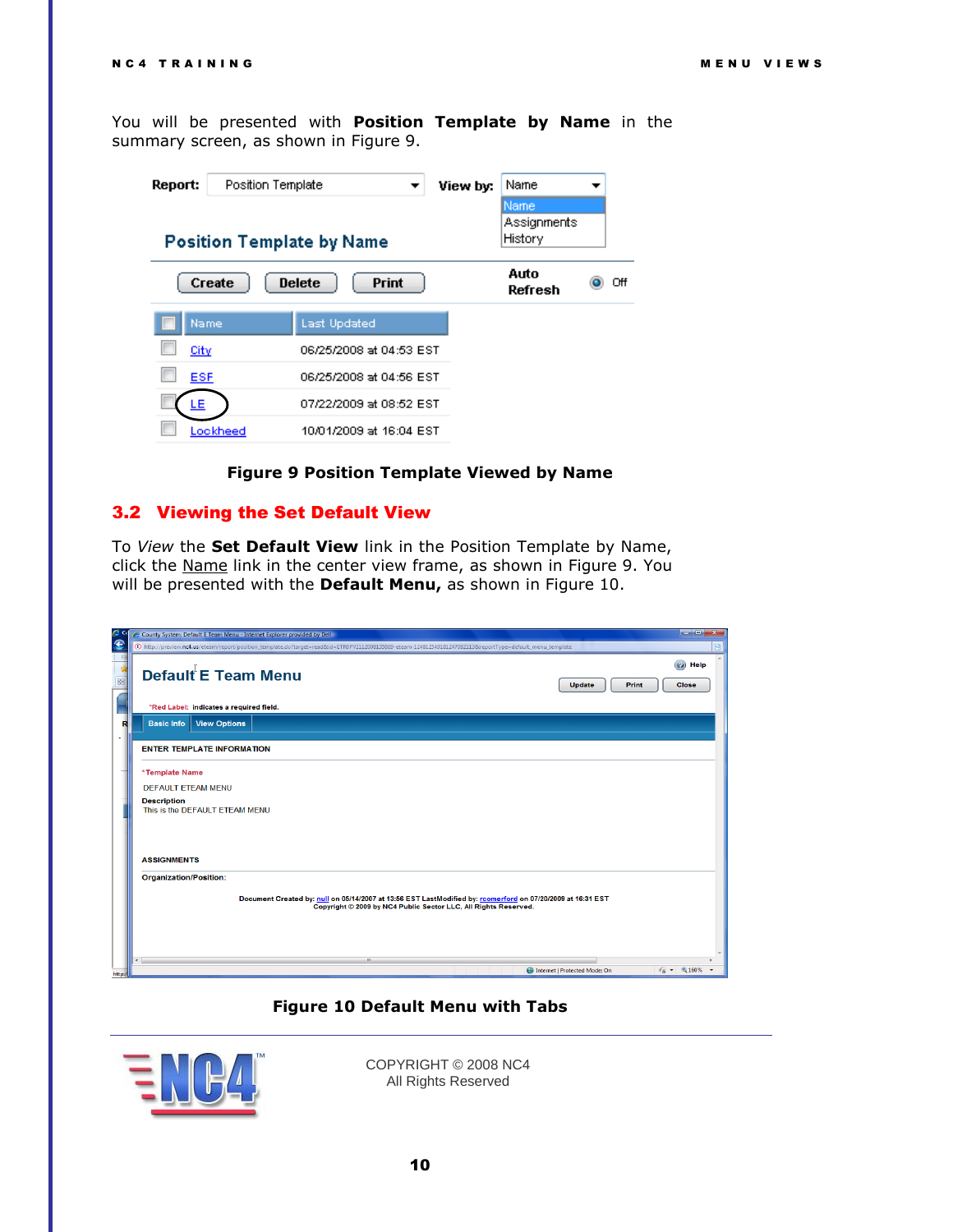Submit Cancel

Click the **Update** button, then click the **View Options** tab and you will see the Set Default View, as shown in [Figure 11.](#page-10-0)

#### **Default E Team Menu**

| "Red Label: indicates a required field.<br><b>View Options</b><br><b>Basic Info</b> |                                                                                                                                                       |                        |                                             |
|-------------------------------------------------------------------------------------|-------------------------------------------------------------------------------------------------------------------------------------------------------|------------------------|---------------------------------------------|
| Check to Allow User to Toggle Between Full/Position Menus                           |                                                                                                                                                       |                        |                                             |
| <b>VIEW MENU OPTIONS</b>                                                            |                                                                                                                                                       |                        |                                             |
| Select view(s) to appear on the View/Update menu.                                   |                                                                                                                                                       |                        |                                             |
|                                                                                     | Click on link below to view all options available. When finished defining the menu, click SET DEFAULT VIEW and make a selection to display at log in. |                        |                                             |
| <b>All/My Reports</b>                                                               | <b>Event/Incident/Activity</b>                                                                                                                        | <b>Disaster Relief</b> | Infrastructure                              |
| <b>Damage Assessment</b>                                                            | <b>Resources</b>                                                                                                                                      | <b>Situation</b>       | <b>Tasks</b>                                |
| Logs                                                                                | <b>Models</b>                                                                                                                                         | <b>Personnel</b>       | <b>References</b>                           |
| <b>Data Dictionary</b>                                                              | <b>Administration</b>                                                                                                                                 |                        |                                             |
|                                                                                     |                                                                                                                                                       |                        |                                             |
| <b>Set Default View</b><br><b>Set Menu Options</b>                                  |                                                                                                                                                       |                        |                                             |
|                                                                                     |                                                                                                                                                       |                        |                                             |
| Double click a view to ADD to the menu                                              |                                                                                                                                                       |                        | Double click a view to REMOVE from the menu |

**Figure 11 Set Default View Link**

<span id="page-10-0"></span>Clicking the Set Default View link will place forms in the columns on the right for you to select for your default view.

Click the  $\begin{bmatrix} \text{Submit} \\ \end{bmatrix}$  button in the upper right of the form to save the **Set Default View** information.